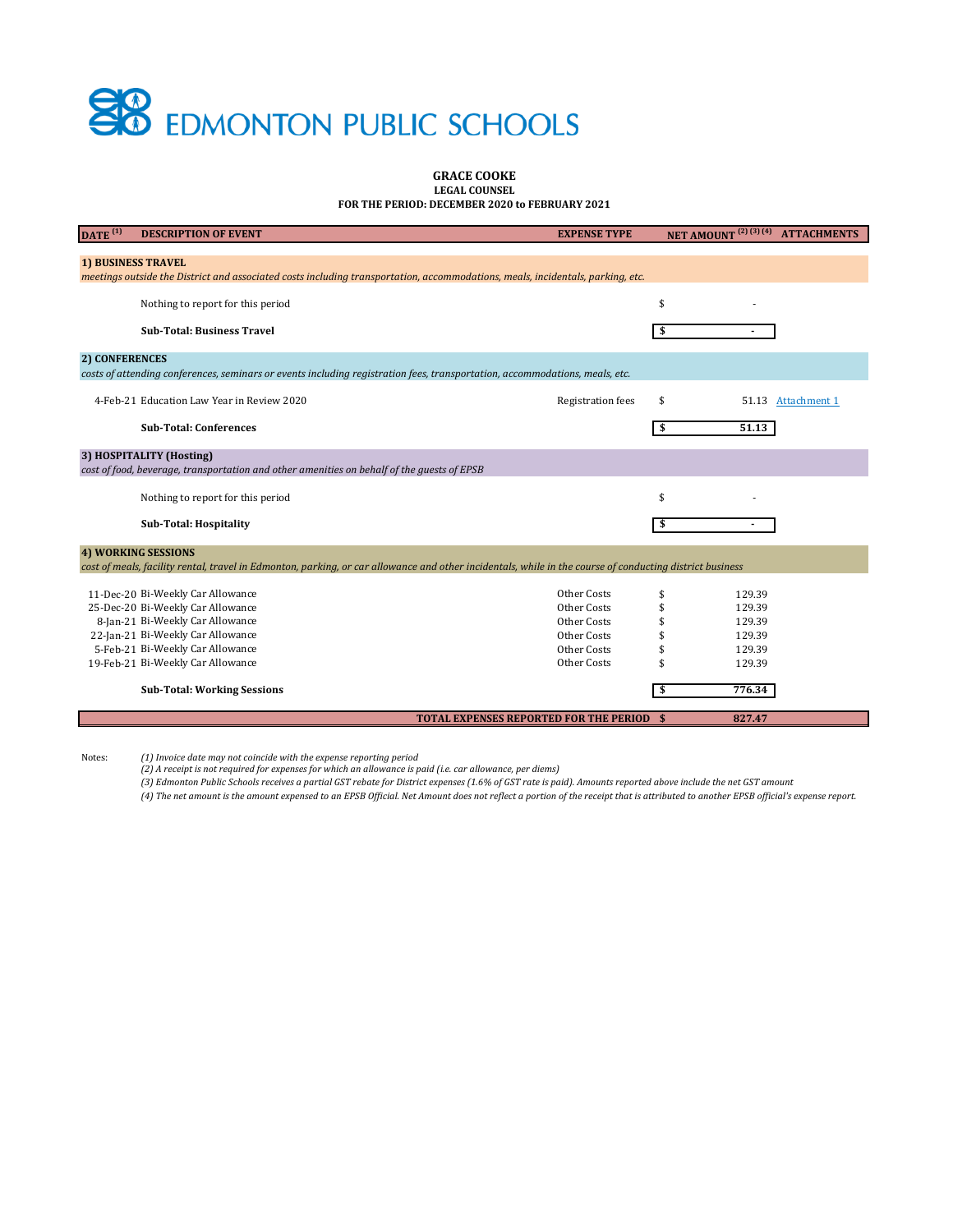Processed By

McLennan Ross LLP 600 McLennan Ross Building 12220 Stony Plain Road Edmonton, AB, T5N 3Y4, Canada Phone: 780.482.9315



DotCom Your Event

#### Event Fees (McLennan Ross Labour & Employment Year in Review)

Registration Fee x [1] @ \$50.00 CAD each

|                    | \$50.00 CAD |
|--------------------|-------------|
| <b>Subtotal</b>    | \$50.00 CAD |
| 5% GST (865238042) | \$2.50 CAD  |
| Total              | \$52,50 CAD |
| Paid               | \$52.50 CAD |
| <b>Balance Due</b> | \$0.00 CAD  |

### **Grace Cooke**

| Email                                                                       | grace.cooke@epsb.ca                                         |  |  |  |
|-----------------------------------------------------------------------------|-------------------------------------------------------------|--|--|--|
| <b>Reference Number</b>                                                     | MRLabourYIR21-F472Q                                         |  |  |  |
| Date Registered                                                             | 2/11/2021 12:42:46 PM                                       |  |  |  |
| <b>Company/Organization</b>                                                 | <b>Edmonton Public Schools</b>                              |  |  |  |
| <b>Job Title</b>                                                            | <b>General Counsel</b>                                      |  |  |  |
| Please select a session to attend live for Breakout Session #1.             | <b>Employment Standards in Alberta</b>                      |  |  |  |
| Please select a session to attend live for Breakout Session #2. Labour Code |                                                             |  |  |  |
| Would you like us to mail you a small swag package?                         | Yes                                                         |  |  |  |
| <b>Street Address</b>                                                       | Edmonton Public Schools, Centre for Education, One Kingsway |  |  |  |
| City                                                                        | Edmonton                                                    |  |  |  |
| <b>Province</b>                                                             | Alberta                                                     |  |  |  |
| <b>Postal Code</b>                                                          | T5H 4G9                                                     |  |  |  |
|                                                                             |                                                             |  |  |  |

#### Latest Transactions (online only)

MRLabourYIR21-F472Q-1

2/11/2021 1:18:28 PM